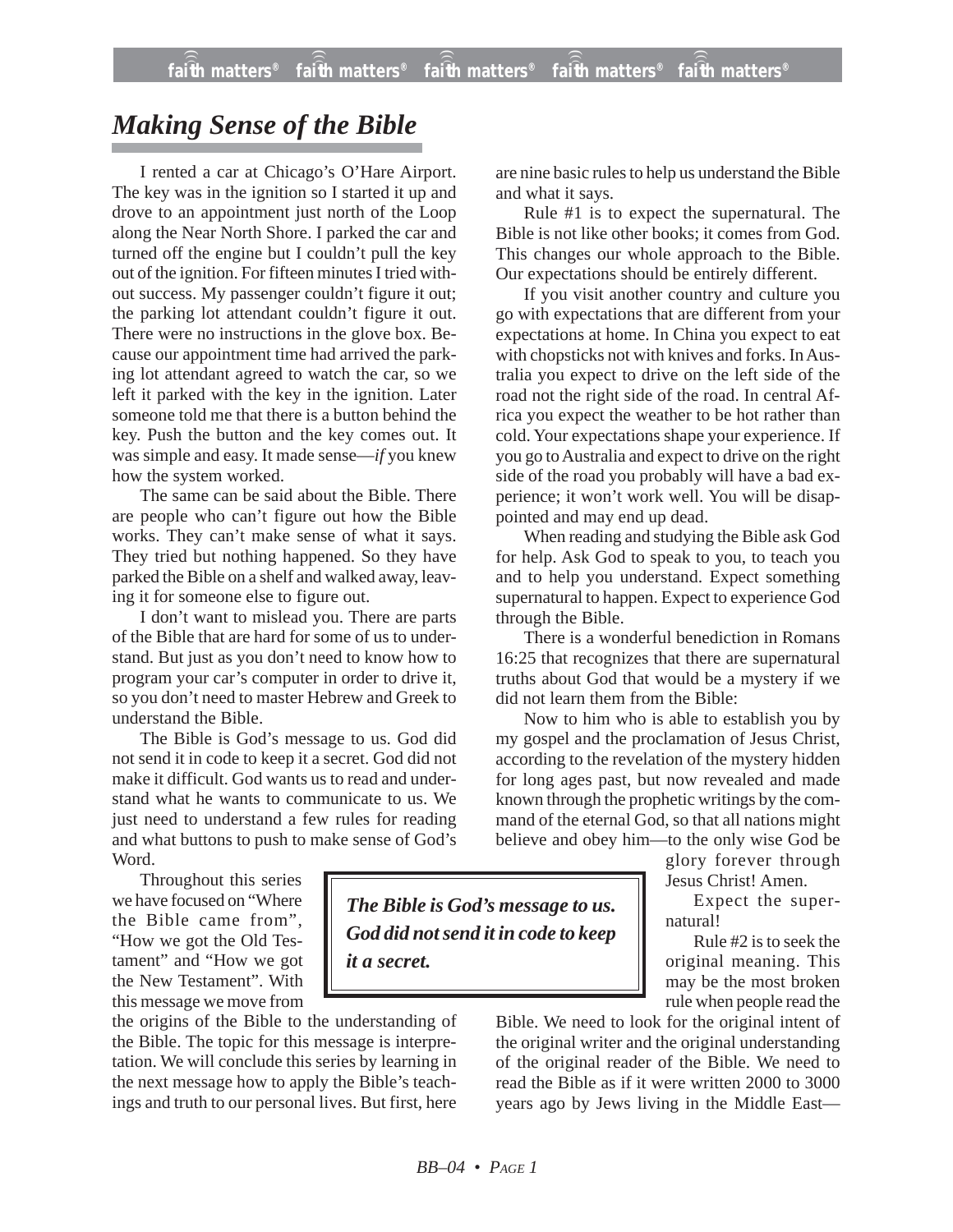because it was!

Daniel is a book about prophecy and the future, at least in part it is. Daniel 11:40 says, *"At the time of the end the king of the South will engage him in battle, and the king of the North will storm out against him with chariots and cavalry and a great fleet of ships."* Does that mean that there will be a great battle at the end of history in which the United States will be attacked by the army of the king of Mexico and the army and navy of the king of Canada? Of course not! We must read and interpret the Bible from the perspective from which it was written. The land to the north was Syria (not Canada) and the land to the south was Egypt (not Mexico).

Another example of seeking the original meaning is to determine the type of literature the author was writing. The Bible contains narrative history, poetry, similes, metaphors, exaggerations and various figures of speech. Take Matthew 19:24 for example: *"It is easier for a camel to go through the eye of a needle than for a rich man to enter the kingdom of God."* This is hyperbole or overstatement. It is intentional exaggeration to make a point. Normal camels can't fit through normal needles. It is a figure of speech.

In Psalm 98:8 it says, *"Let the rivers clap their hands, let the mountains sing together for joy."* That's poetry. Poets use beautiful expressions to communicate wonderful truths. No one ever thought that rivers have hands to clap or that mountains sing soprano, alto, tenor or bass. It was written as poetry and should be read as poetry.

In Matthew 1:23 we read, "*The virgin will be with child and will give birth to a son, and they will call him Immanuel—which means, 'God with us.*' " This is not a figure of speech. It is not exaggeration. It is not poetry. This is history. It is a miracle. While it may be a difficult miracle for some to believe, there should be no doubt what was the original meaning and intent when it was written—Mary was a virgin when Jesus was born.

This is one of the most important rules to follow in order to understand the Bible: Seek the original meaning every time you read the Bible.

Rule #3 is to look for the main truth. It is a mistake to try to find deep hidden meaning in obscure details of the Bible while ignoring the main point that is being made. For example, the story of David and Goliath says that David chose five smooth stones to use in his slingshot when he went to fight the giant. It is a disservice to the Bible to focus on the five stones and overlook God's supernatural help in the shepherd killing the giant and saving the nation of Israel.

One of the most famous parables of Jesus is found in Luke 10:25-27:

> On one occasion an expert in the law stood up to test Jesus. "Teacher," he asked, "what must I do to inherit eternal life?"

> "What is written in the Law?" he replied. "How do you read it?"

> He answered: " 'Love the Lord your God with all your heart and with all your soul and with all your strength and with all your mind'; and, 'Love your neighbor as yourself.'"

> "You have answered correctly," Jesus replied. "Do this and you will live."

> But he wanted to justify himself, so he asked Jesus, "And who is my neighbor?"

> In reply Jesus said: "A man was going down from Jerusalem to Jericho, when he fell into the hands of robbers. They stripped him of his clothes, beat him and went away, leaving him half dead. A priest happened to be going down the same road, and when he saw the man, he passed by on the other side. So too, a Levite, when he came to the place and saw him, passed by on the other side. But a Samaritan, as he traveled, came where the man was; and when he saw him, he took pity on him. He went to him and bandaged his wounds, pouring on oil and wine. Then he put the man on his own donkey, took him to an inn and took care of him. The next day he took out two silver coins and gave them to the innkeeper. 'Look after him,' he said, *'and when I return, I wi*ll reimburse you for any extra expense you may have.'

> "Which of these three do you think was a neighbor to the man who fell into the hands of robbers?"

> The expert in the law replied, "The one who had mercy on him."

Jesus told him, "Go and do likewise." What is the main truth? Is it that we should watch out for robbers? Is it that priests don't care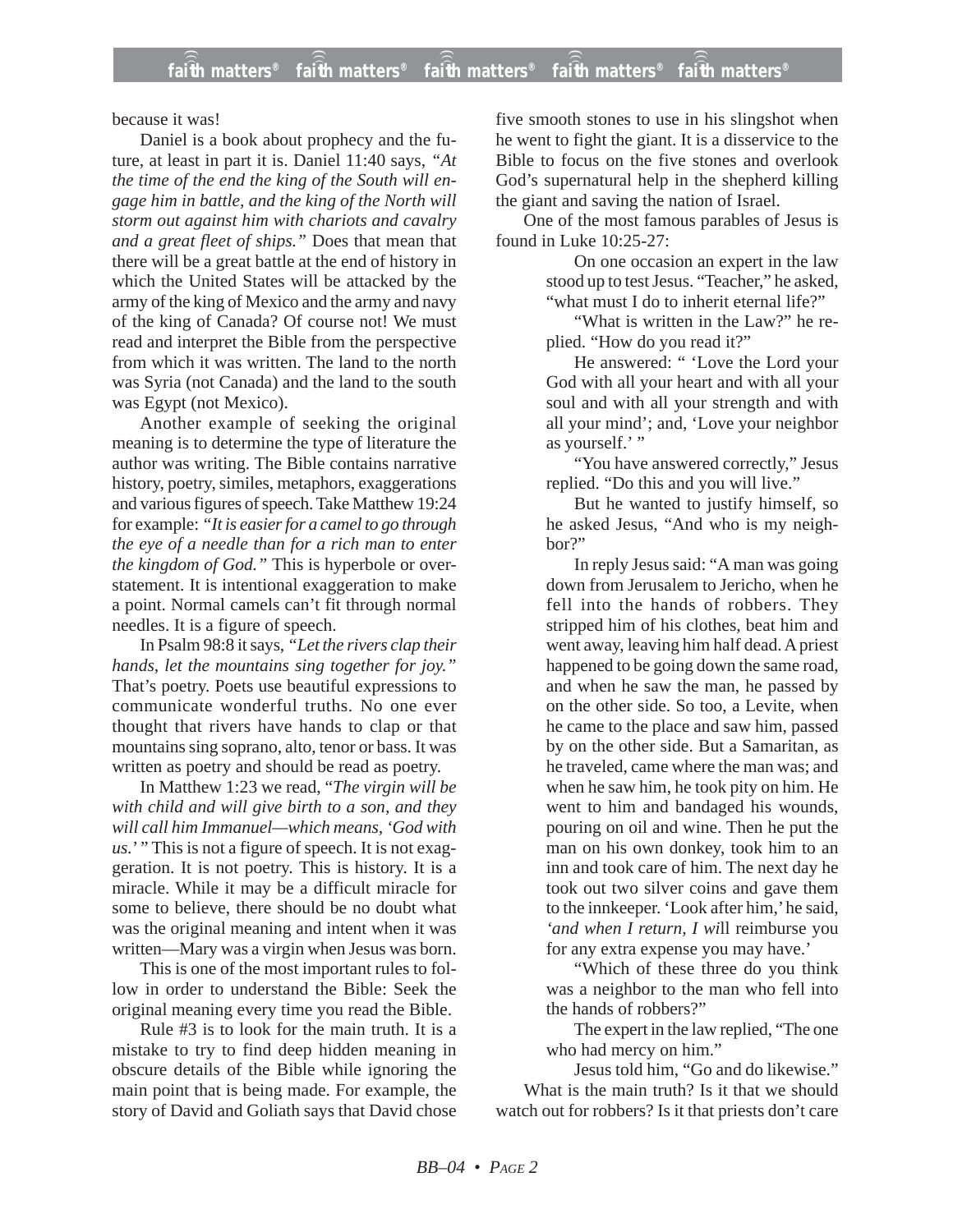about injured people? Is it that donkeys are good for transportation when you are sick? No, the main point is that we are to love our neighbors and that our neighbors are those with needs.

One of the most flagrant transgressions of this rule is made with biblical prophecies from books like Daniel and Revelation. Some people find things that must make God laugh. Sadly, focusing on irrelevant details may mean missing the message of God. The main point of biblical prophecy is that God is in control. Whenever you read the Bible always look for the main truth.

Rule #4 is to let the Bible interpret itself. Many of the answers to our questions about the Bible are actually in the Bible. For example, Deuteronomy 24 explains the rules for divorce in the nation of Israel. Does this mean that God takes marriage lightly and approves of divorce? If there were just the teaching of Deuteronomy it would be hard to understand. However, Malachi 2:16 further explains that God hates divorce. So, if God hates divorce why does God allow divorce? Jesus explained that in Matthew 19:8-9:

"Moses permitted you to divorce your wives because your hearts were hard. But it was not this way from the beginning. I tell you that anyone who divorces his wife, except for marital unfaithfulness, and marries another woman commits adultery."

The point here is not so much to talk about the Bible's strong defense of marriage and tolerance of divorce under limited circumstances, the

point is that the Bible often gives us the extra information we need to understand the Bible.

If you read the stock quotes in the daily newspaper you may have trouble figuring out what they mean, but usually there is a little box at the top of the column that ex-

plains the symbols and numbers. In other words, you go someplace else in the same section to learn how to interpret the numbers that you're interested in. The same principle applies to the Bible. Look for the explanation in the Bible.

*verses.*

Rule #5 is to read meaning out of the Bible not into it. Don't go to the Bible with your mind made up about what you want it to say and then force your interpretation into the verses.

In especially flagrant violation of this rule one man sought to justify his immoral behavior from the Bible. He took quotes from here and there throughout the Old Testament and strung them together in illogical and inconsistent ways to show that the Bible encouraged premarital sex, extramarital affairs and other immorality. He made up his mind and forced his opinions into the Bible in order to justify his immoral lifestyle.

Some have done this with political presuppositions. Taking the words of Jesus in Matthew 26:11 where Jesus said, "*The poor you will always have with you*", they have argued against social programs to help the poor. The truth is that the most basic reading of the Bible shows great compassion for the poor and overwhelming teaching to help the poor. Jesus even said in Matthew 19:21, *"If you want to be perfect, go, sell your possessions and give to the poor, and you will have treasure in heaven. Then come, follow me."* All that is to say that when we approach the Bible it should be with an open mind and a teachable spirit. Come to listen to God, not to seek reinforcement for personal opinions and prejudices.

Rule #6 is to respect the context. Don't find a line you like and ignore the words that come before and after. This reduces the Bible to little more than a dictionary where we put the words together in our own combinations and make them say whatever we please. We dare not do that with the

*Don't go to the Bible with your mind made up about what you want it to say and then force your interpretation into the*

Bible. When we want to find out what the Bible is teaching we must read the entire chapter, not just a single line. Find out who is talking to whom. Read what precedes and what follows because the only way to make sense of a story is to know the context of

the story. If we don't read the context we are playing a silly game with a serious book.

Rule #7 is to discern what the Bible approves. There is a big difference between what the Bible reports and what the Bible approves. The Bible reports adultery, murder, stealing, rape, idolatry, greed, gluttony, polygamy, slavery and a lot of